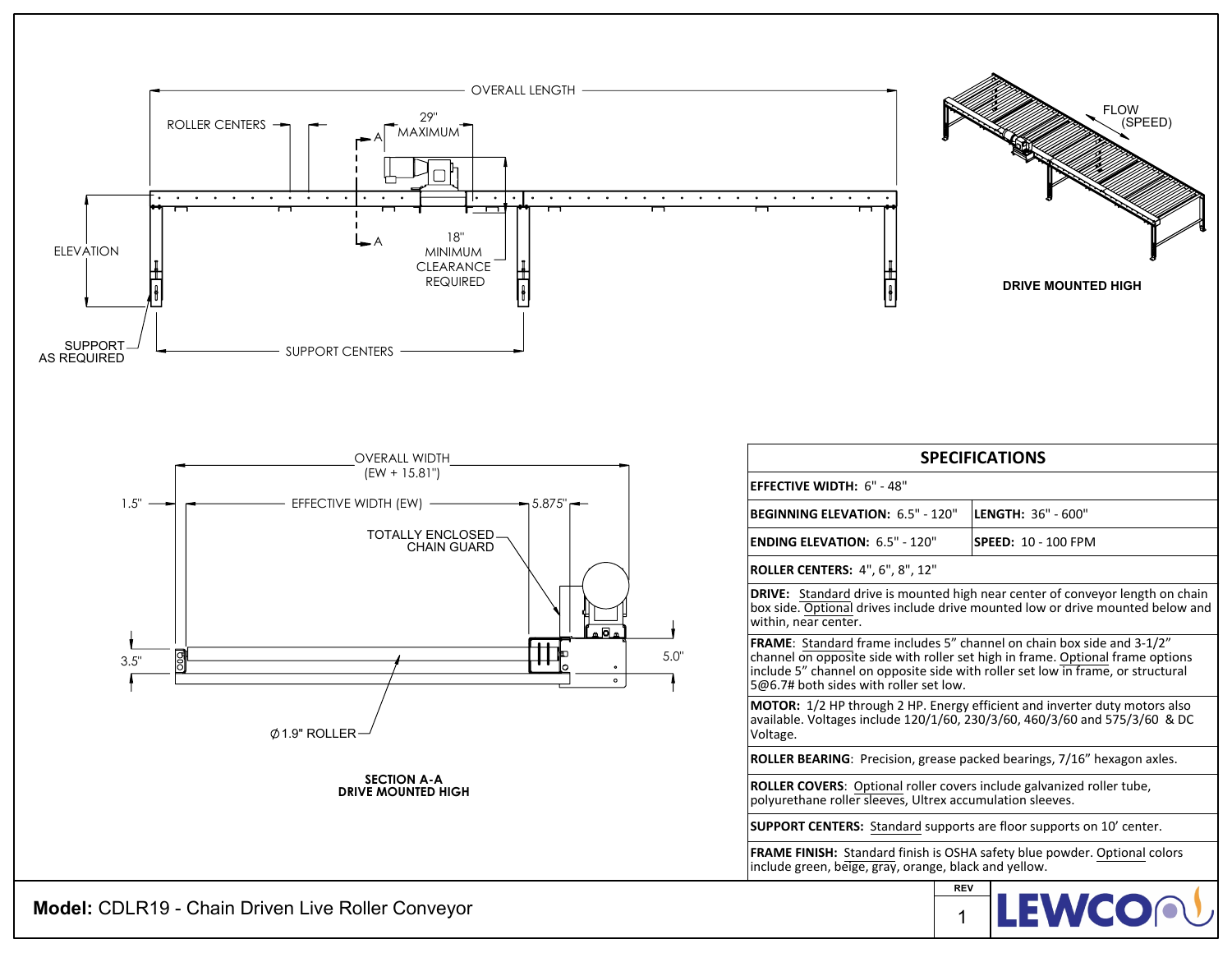

**Model:** CDLR19 - Chain Driven Live Roller Conveyor